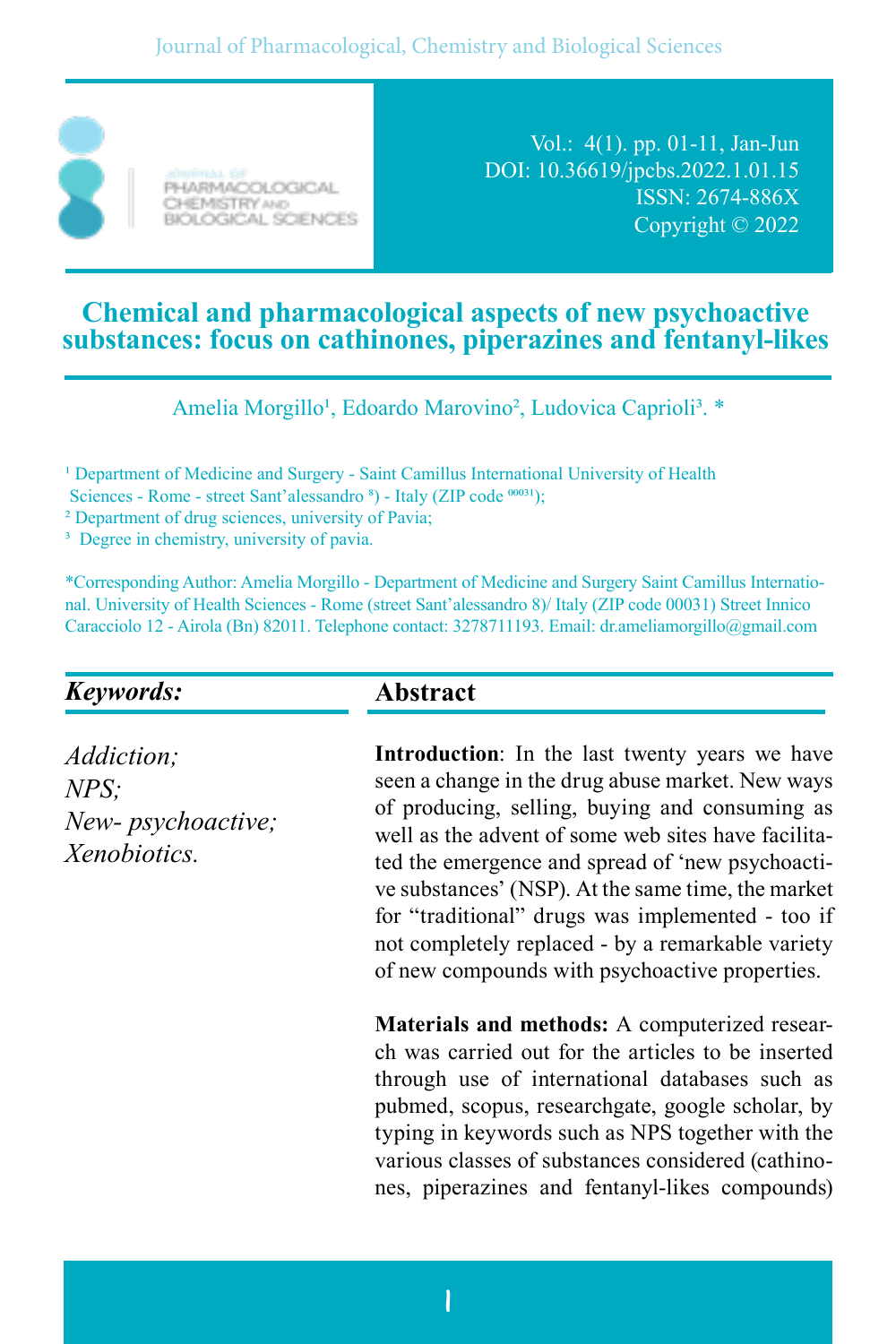followed by some names of compounds belonging to the single categories, integrated with literature data. Also they are data from paper documents such as books and articles have been added.

**Discussion and conclusions:** Over a thousand new psychoactive substances (NPS) have been analyzed in recent years as the cause of acute intoxication among patients, often young, belonging to the emergency departments for especially acute psychiatric patients. Among the various NPS in this article, three of the most common classes have been analyzed, namely cathinones, piperazines and opioid derivatives of fentanyl.We focused on the chemical characteristics of the molecules and on the structure-activity relationship, or on their cellular toxicology on the central nervous system, explaining the mechanisms of action, bearing in mind that for these substances, the long-term toxicity mechanisms are still unknown. given that often patients come to observation only to stop episodes of acute intoxication and there are no specific treatments for their cessation, even if some (for example fentanyl) have properties of abuse and euphoria.

## **Introduction**

The European Union legislation identifies as NSP any substance with psychoactive properties not yet classified or controlled by the UN conventions, regardless of when it was synthesized or how long it is used for other purposes, including lawful ones (UNODC, 2015).

The EMCDDA defines NSP "any new narcotic or psychotropic substance, in pure form or in preparation, which is not controlled by drug conventions of the United Nations, but which may pose as serious a threat to human health as the substances that have already been listed by these conventions "(1). This definition also classifies NSP prescription drugs whose consumption occurs in a manner and / or in quantities such as to cause any psychoactive effect on humans. Many NSPs are actually compounds previously synthesized for research purposes, and only recently rediscovered as recreational drugs (eg. mephedrone). NSPs are also referred to as 'legal highs' to underline their legality status. NSPs are sold as 'research chemicals', 'bath salts', 'fertilizers', 'incense', etc. and packaged with the 'Product not for human consumption' label, to facilitate their marketing and 'legal' purchase(2). NSPs have been grouped into nine main groups: synthetic cannabinoids, synthetic cathinones, phenethylamines, tryptamines, piperazines, herbal highs, ketamines and PCP (phencyclidine) -like substances, aminoindanes and one group miscellaneous composed of the NSPs which for chemical / pharmacological characteristics do not fall into any of the categories listed above (eg. DMMA). In addition to the aforementioned categories, there are also the 'new stimulants' (eg. 4,4-dimethylaminorex / 4,4-DMAR; metiopropamine / MPA, etc.), the 'synthetic opioids / opiates' (eg. AH-7921, MT-45 etc.), the 'synthetic cocaine substitutes' (eg. RTI-111, RTI-121, RTI-126, etc.), the agonists of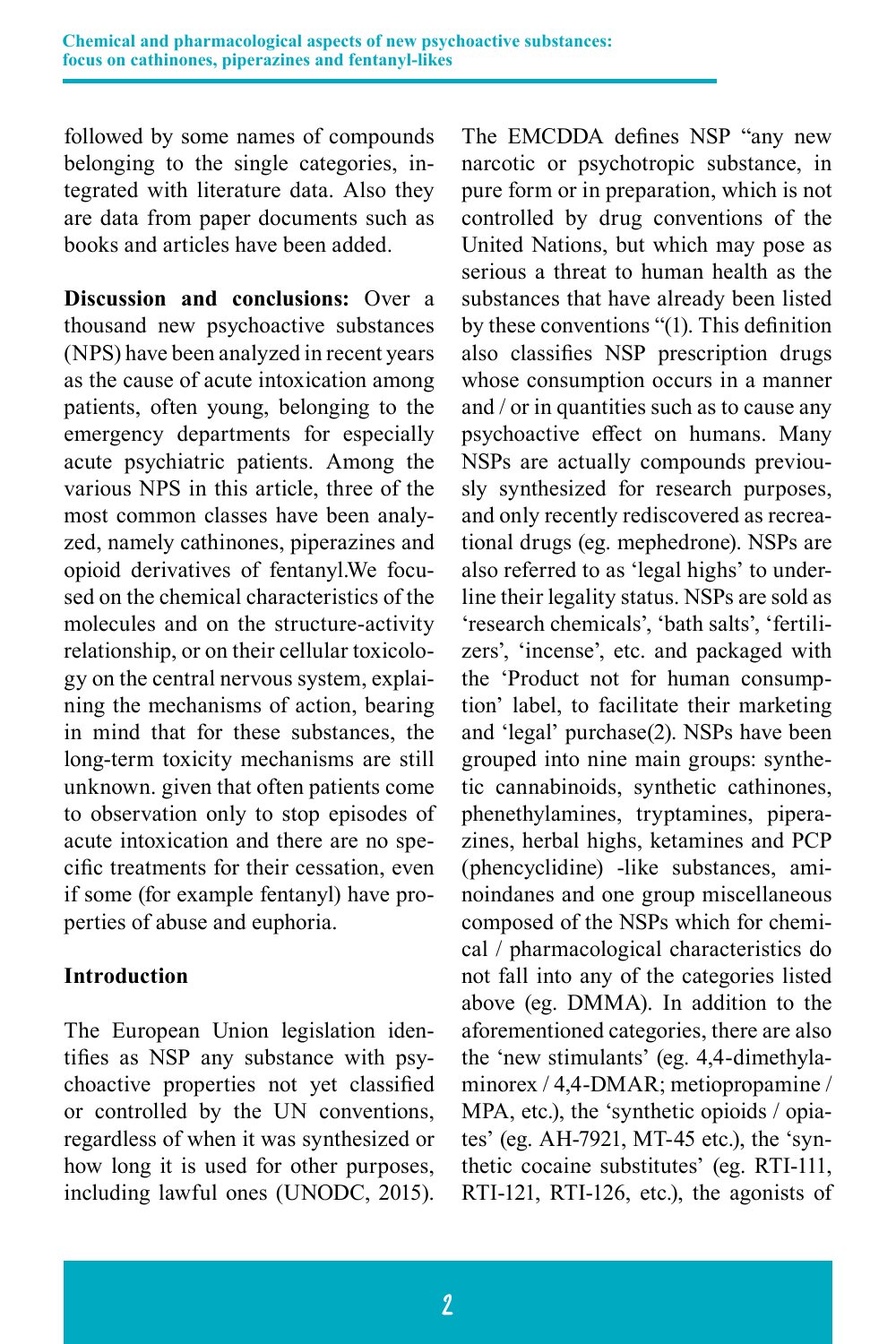the GABAA and GABAB receptor (eg. GHB, GBL, baclofen, phenibut, etc.), prescription drugs such as olanzapine and quetiapine(3). In this article we will focus on 3 classes of chemical substances, namely cathinones, piperazines and fentanyl derivatives, analyzing their chemical characteristics and correlating them with their pharmaco-toxicological effects.

### **Material and methods**

A computerized research was carried out for the articles to be inserted through use of international databases such as pubmed, scopus, researchgate, google scholar, by typing in keywords such as NPS together with the various classes of substances considered (cathinones, piperazines and fentanyl-likes compounds) followed by some names of compounds belonging to the single categories, integrated with literature data. Also they are data from paper documents such as books and articles have been added. Among the various articles proposed we focused on those dealing with the chemical, drug and toxicological aspects, leaving out the strictly clinical part.

#### **Results and discussion**

#### Synthetics cathinones:

Synthetic cathinones are substances structurally similar to cathinone, a psychoactive molecule present in nature in the Khat plant. The natural analogue of synthetic cathinones is an active compound present in the leaves of the khat plant (Catha edu-

lis), traditionally chewed by some populations of the Africa and the Arabian Peninsula for its psychostimulant properties(4). They are usually sold in the form of pills, capsules or powder. They are generally taken intranasally (snorted), oral ingestion by 'bombing' (ie. the powder is taken wrapped in a cigarette paper), dissolved in a drink or injected intravenously. The main desired clinical effects reported include a sense of euphoria, stimulation, increased energy, improved mood, hallucinogenic experiences and increased sexual arousal. The main side effects encountered include cardiac, psychiatric and neurological disorders, mainly a state of psychomotor agitation up to psychotic decompensation, hyperthermia, rhabdomyolysis, renal failure and seizures. Sympathomimetic effects include tachycardia, hypertension and psychoactive effects similar to amphetamine derivatives(3,5). According to the classification of Simmler et al. , cathinones can be divided according to their substrate of pharmacological action into:

- cathinones substrates of DAT, SERT and NERT with an MDMA-like pharmacological profile (eg benzedrone, butylone, ethylone, 4-MEC, etc.).

- cathinones substrates of monoamine transporters selective for DAT with an amphetamine and metamphetamino-like (e. g.cathinone, met-catinone, phlephedrone, nafirone, 1-nafirone...).

- cathinones not substrates of transporter inhibitors (eg MDPV, etc.).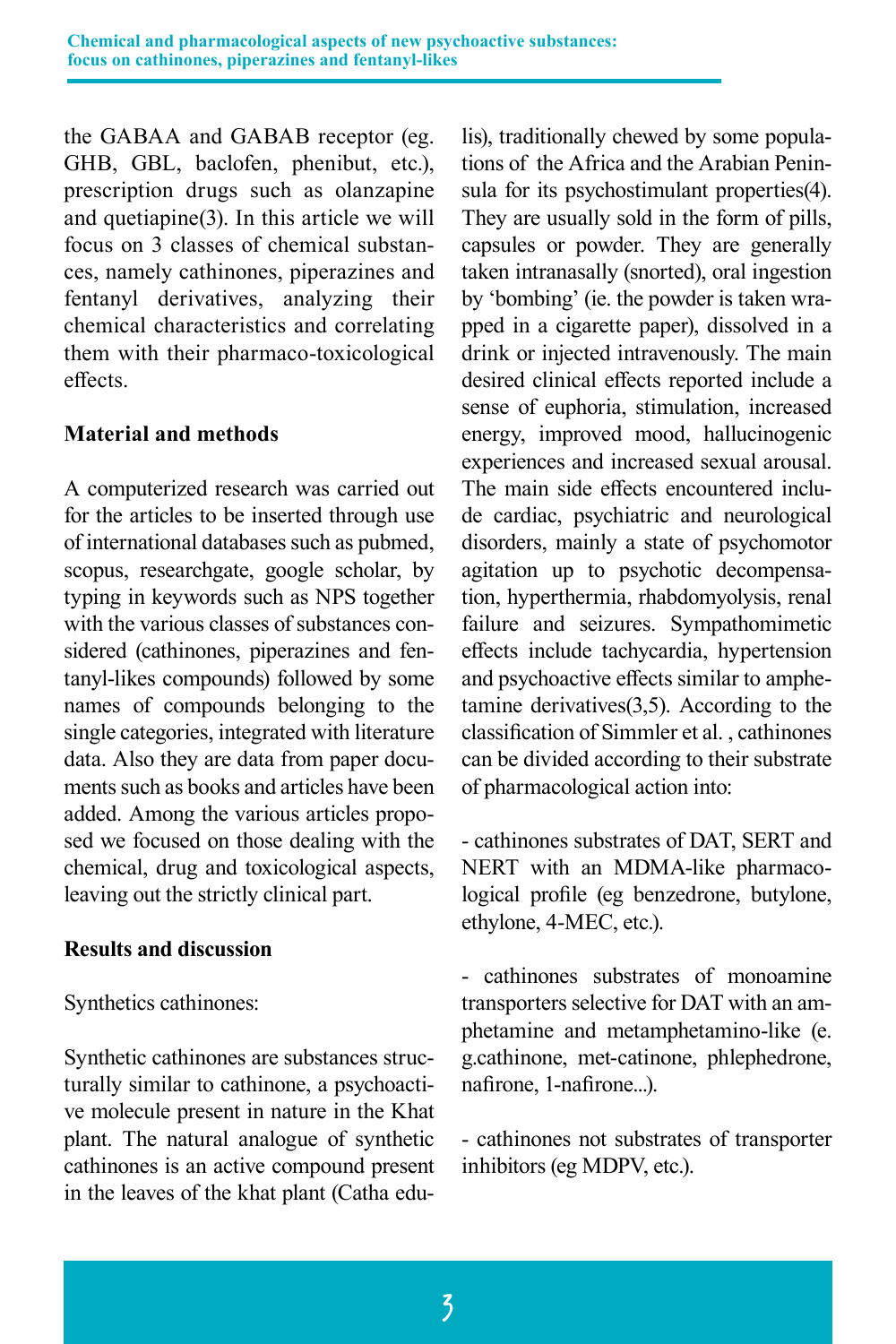Chemically cathinones are beta-keto-phenethylamines; being compounds structurally similar to amphetamines (such as MDMA and methamphetamine) and catecholamines act, albeit weakly, as central nervous system stimulants, inhibiting monoamine reuptake transporters and increasing the synaptic concentration of norepinephrine, dopamine and serotonin. Cathinone is an alkaloid (i.e. an organic compound containing nitrogen, mainly within a heterocyclic ring and mostly with the properties of a weak base) present in the leaves of a shrub cultivated in the Horn of Africa and in the region of the Arabian Peninsula and called khat, and similar in structure to the ephedrine and amphetamines, from which it differs from many in the presence of a ketone functional group.



Figure 1: chemical structure of cathinone (IUPAC (S) -2-Amino-1-phenyl-1-propanone name)

Substituted cathinones are molecules characterized by a phenethylamine core with an alkyl group attached to the alpha carbon and a ketone group attached to the beta carbon, along with additional substitutions. As evident in Figure 2, the derivatives can be produced by substitutions in four positions of the cathinone molecule(6):

 $R<sub>1</sub>$  = hydrogen or any combination of one

or more alkyl, alkoxy, alkylenedioxy, haloalkyl or halide substituents  $R$  2 = hydrogen or any alkyl group  $R$  3 = hydrogen, any alkyl group or incorporation into a cyclic structure  $R$  4 = hydrogen, any alkyl group or incorporation into a cyclic structure



Figure 2: structure-activity relationship of the cathinone molecule: R indicates the positions where substituent groups of hydrogen atoms that modify the activity of the basic pharmacophore can be found

Several dozen cathinone molecules have been described; as an example, we will take one of them as an example. Mephedrone ((RS) -1- (4-methylphenyl) -2-methylaminopropan-1-one; 4-MMC) is a compound with a methyl substituent in position para to the aromatic ring of the corresponding metcatinone and whose chemical structure is shown in Figure 3. The hydrochloride appears as a white powder, white or yellowish crystals. The free base is a yellowish liquid at room temperature. It is sold in the salified form (hydrochloride), in the form of powder, more stable and soluble in water, a form that can be found on the illicit market as it is or contained in capsules or tablets(7,8). Purities often higher than 99% are reported. Mephedrone was initially marketed on the illegal market as a "safe and legal" substance, an alter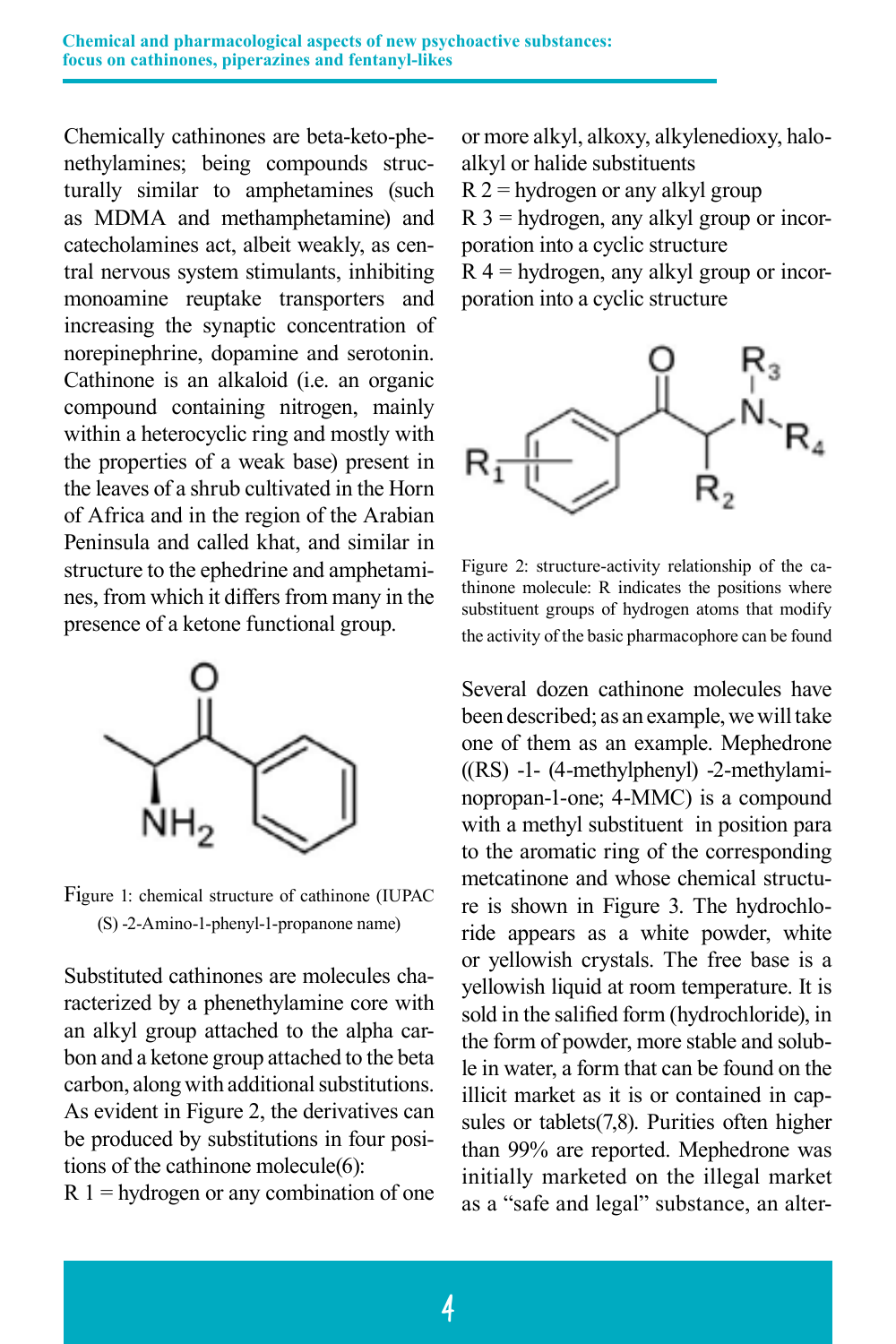native to the stimulant drugs already listed. Currently, however, it has also been placed under control by the authorities of several European countries, including Italy. The most immediate synthetic way for cathinones, sees the reaction between bromopropiophenone and methylamine, giving rise to a mixture racemic(9,10). The starting material for this synthetic route is commercially available or easily synthesized and requires laboratory equipment and chemical knowledge similar to those required for the synthesis of other stimulants such as amphetamines and MDMA. The main precursor for mephedrone synthesis, 4-methylpropiophenone, is commercially available on the Internet.



Figure 3: mephedrone structure

In a study (11) of administration of mephedrone, MDMA or amphetamine in rats, it was found that mephedrone and amphetamine produced a rapid increase in extracellular dopamine levels, respectively by 496% and 412%, while MDMA showed more limited effects (235%). The corresponding levels of serotonin increased by 941% in the case of mephedrone, by 911% in the case of MDMA but only by 165% following the intake of amphetamine.

Piperazines:

 Piperazine is a hexatomic heterocyclic compound in which there are two nitrogen atoms in the 1,4 position (Figure 4). Piperazine is soluble in polar solvents such as water and ethylene glycol, while it is insoluble in solvents such as diethyl ether. It is a fairly strong base and has  $pKb = 4.19$ ; it tends to rapidly absorb water and carbon dioxide present in the air(13). Although many piperazine derivatives are widespread in nature, it can be synthesized by reacting ammonia with 1,2-dichloroethane in alcohol, sodium and ethylene glycol with ethylenediamine hydrochloride or by reducing pyrazine with sodium in ethanol.



Figure 4: piperazine

The derivatives of piperazine represent a wide class of chemical compounds with important pharmacological activity. These include, for example, viagra and levitra, imatinib, cyclizine, trazodone, nefazodone and various drugs of abuse. Piperazine and some of its derivatives are also used as anthelmintics(14). As substances of abuse they are found in the form of capsules or tablets, more rarely in the form of powder, they are an alter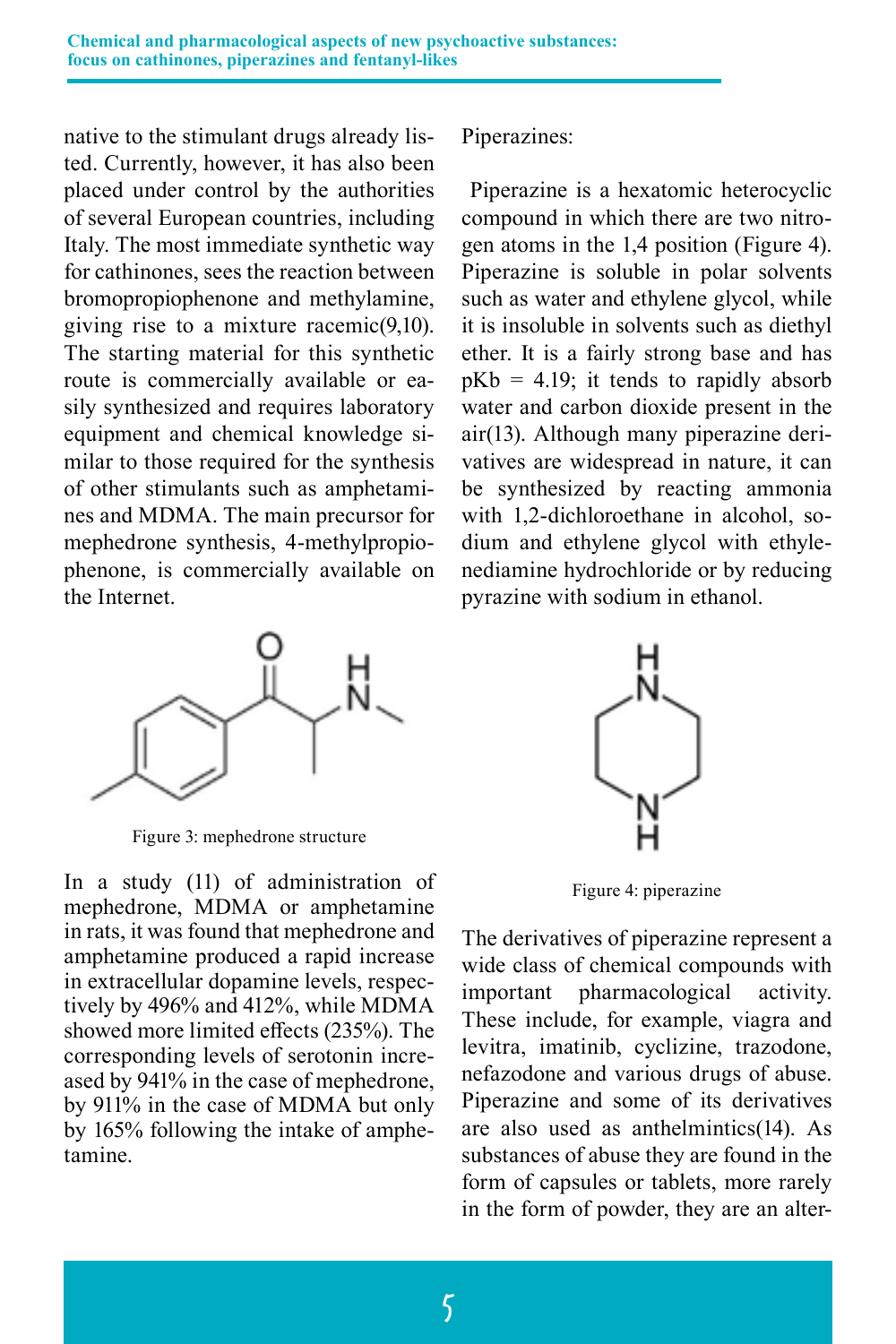**Chemical and pharmacological aspects of new psychoactive substances: focus on cathinones, piperazines and fentanyl-likes**

native to ecstasy and have even exceeded the sale of the same. In fact, 40 mm of benzylpiperazine (BZP) have the effect of 120 mm of ecstasy, with a very low cost(15). In addition, they represent one of the main ingredients of drug cocktails Young people define this drug by several names: pep, euphoria, nemesis, Arlequin, Regenboogies, Duhovka, Rainbow or bliss. BZP is a central nervous system stimulant that generates an increase in pulse, blood pressure and pupillary dilation. It causes poor appetite, sweating, nausea, abdominal pain, migraines, tremors, loss of sleep, energy, confusion, irritability. The physiological and subjective effects reach their peak 1-2 hours after taking it orally. Symptoms caused by piperazines can persist for up to 24 hours. Taken in high doses they can produce hallucinations, convulsions and respiratory depression(16,17). The symptoms of ecstasy and benzylpiperazine overdose are similar, however piperazines are not part of the substances sought routinely with toxicological screening tests and are detectable only with special tests such as spectrophotometry and chromatography coupled to mass spectrometry, expensive and second level. Figure 5 shows piperazine derivatives. Among the derivatives ' we mention the Chlorophenylpiperazines(figure 6), molecules of synthetic origin of which there are three different types, depending on the position of the chlorine atom on the aromatic ring (ortho, meta and para isomers).



Figure 5: piperazine- derivates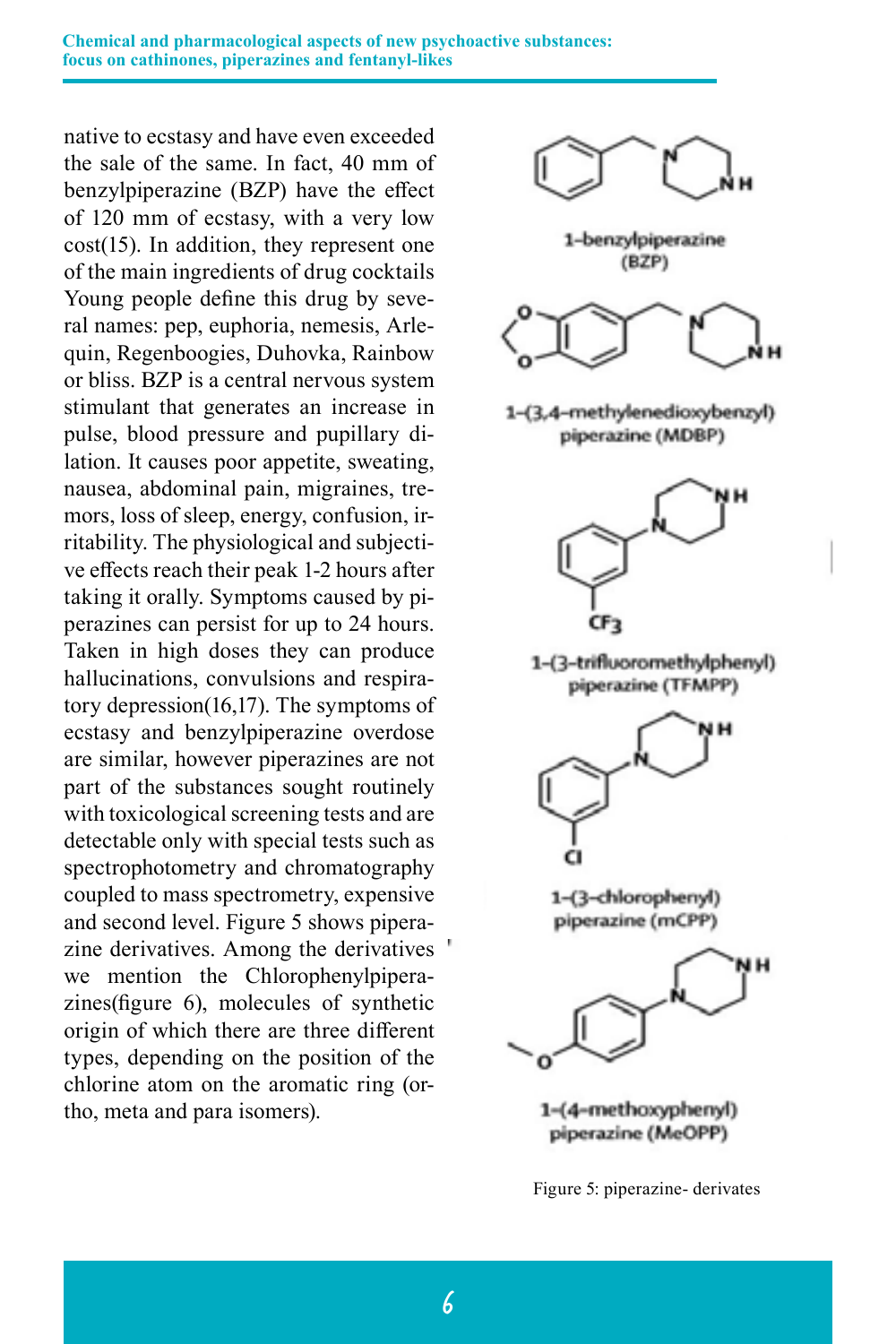![](_page_6_Figure_1.jpeg)

Figure 6: meta- Chlorophenylpiperazine

It is interesting to note that the acronym CPP is also used for the 4-chlorophenoxypropionic acid herbicide. The meta isomer (mCPP) is the best known as the active isomer. MCPP is known in the chemical industry as an intermediate in the synthesis of different drugs and can be found in biological samples as an active metabolite of the drugs themselves. mCPP has effects on the serotonergic system and its use can cause anxiety, mental confusion, tremors, panic attacks, fear of losing control, migraines, increased sensitivity to light and noise. MCPP is also the main metabolite of the antidepressant drug Trazodone. A case of overdose related to poly-drug use of psychotropic substances including mCPP has been reported in the literature(18). After ingesting 3 polychrome tablets, the patient developed anxiety, agitation, drowsiness, a sensation of sudden and intense heat, visual disturbances and tachycardia. Concentrations of mCPP were 320 ng / mL in plasma and 2300 ng / mL in urine. Plasma analyzes also revealed the presence of amphetamines (40 ng / mL), benzoylecgonine (47 ng / mL) and alcohol (0.7  $g / L$ ). The concentration

of mCPP in plasma was approximately 6 times higher than the concentrations normally found in patients under treatment with trazodone (26-108 ng / mL, mean 56 ng / mL).

Fentanyl-likes compounds:

The common feature of most synthetic opioids of abuse is greater potency than heroin, that is taken from analgesia tests on animals, and therefore on humans they should not be taken literally as they could be underestimated, but they give a good idea of how dangerous the substance in question is (19). In fact, one could imagine that the greater potency is a relative problem, because if a substance is more potent it would be enough to use less in proportion. However, in the case of clandestine production and outlets, the purity and fineness are often uncertain and with the various dilution steps (cutting), what reaches the final consumer often has a real titre that varies from dose to dose(20). Fentanyl is a pharmaceutical product commonly used in anesthesia; the derivatives are potentially innumerable thanks to the fact that the basic skeleton of fentanyl has at least five positions in which it is possible to introduce chemical variants maintaining the desired action, ie the agonist action on MOR, mu opioid receptors (Figure 7). Most derivatives have not been formally studied and to date we have incomplete knowledge of them. The only ones for which there is satisfactory documentation are alfentanil, sufentanil, and remifentanil, used in humans, carfentanil, used in veterinary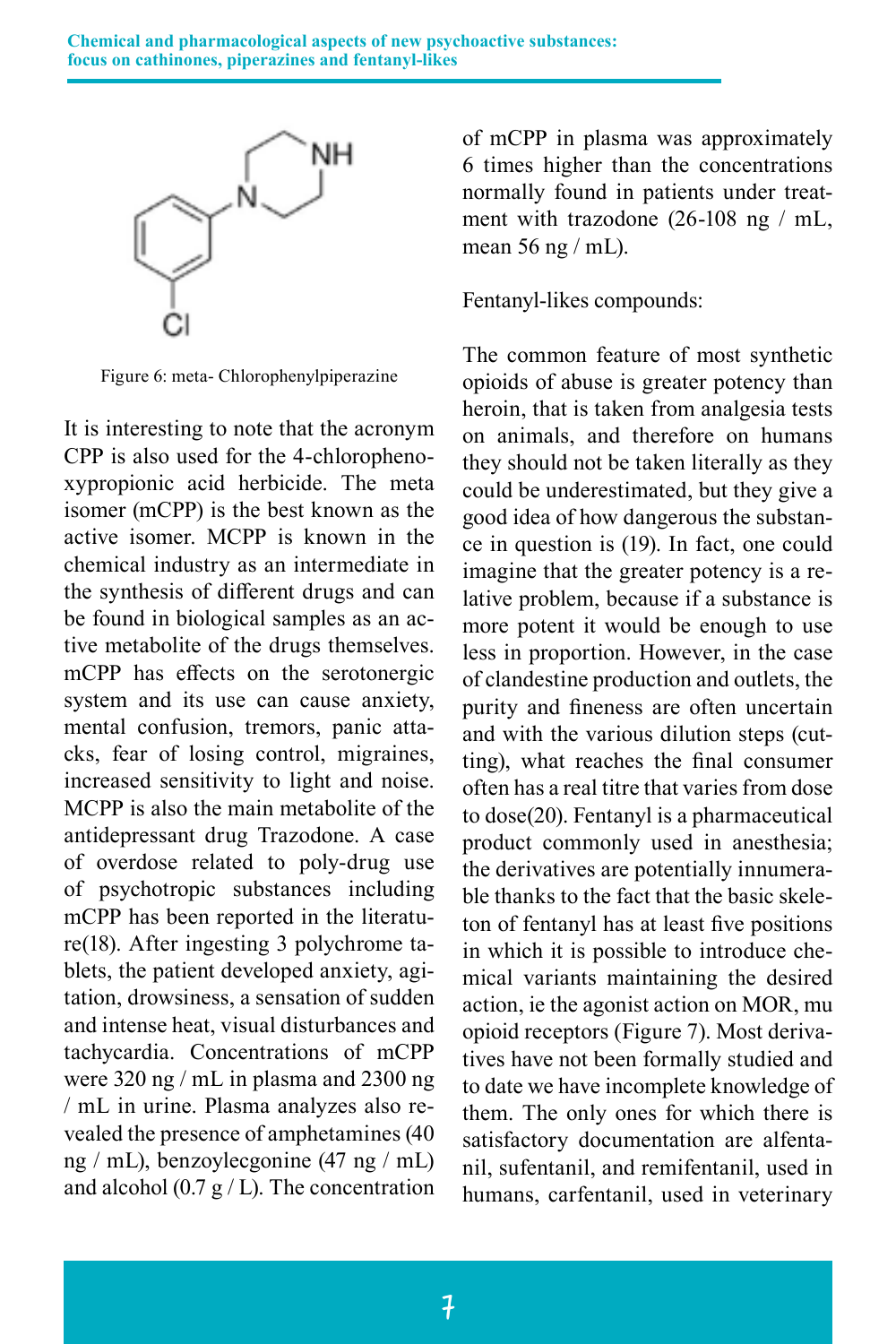medicine in large animals, and lofentanil studied but never commercialized. Of many others, such as acetylfentanil,<br>acrylovlphentanil, alfamethylfentanil, acryloylphentanil, 3-methylfentanil, butyrylfentanil and its derivatives on C4 (methoxy and halogens), furanylfentanil, tetrahydrofuranilfentanil, cyclopentylfentanil, ocfentanil we know little more than what can be obtained from the circumstances of intoxication and deaths(20,21,22).

![](_page_7_Figure_2.jpeg)

Figure 7: basic skeleton and substituent positions of fentanyl

For fentanyl, the lethal dose in humans, in the absence of support for cardiorespiratory functions, is around 2 mg; the analgesic concentrations in the blood are 1-2 ng / ml, the anesthetic concentrations of 10-20 ng / ml, as far as polyconsumption and therefore in the presence of other central nervous system depressants even concentrations of 7 ng / ml have been found to be lethal. The most important difference between fentanyl and heroin, and even more morphine, is pharmacokinetic in nature and is due

to the fact that fentanyl is much more fat-soluble, distributing in lipids about 1000 times more than morphine(23). The fact that it is fat-soluble allows for easy entry but an equally easy exit from the central nervous system and for this reason its effects last less than heroin, which remains trapped within the blood brain barrier after being deacetylated in monoacetylmorphine and morphine. The final elimination, on the other hand, is slow, with a half-life of 3-7 hours, more prolonged than that of morphine (2-4 hours) and 99% dependent on the liver (cytochromes CYP 3A4, 3A5 and 3A7). Despite various negative aspects, there is a population of consumers who prefer the effects of fentanyl and actively seek out drug dealers who can supply them, preferably in the form of fentanyl-laced heroin, i.e. fentanyl-heroin blends, which associate the intense rush of the former with resistance of the effect of the second, with the ability of fentanyl to exceed the tolerance to street opioids or agonist therapy, in order to continue to "feel" the substance. The greater potency of fentanyl compared to heroin is directly due to the higher frequency of overdose. The fentanyl overdose is immediate, and the transition from unconsciousness to respiratory depression and death it is just as fast; with fentanyl, the transition from consciousness to respiratory failure can take seconds or a few minutes, without giving enough time for help to arrive(24).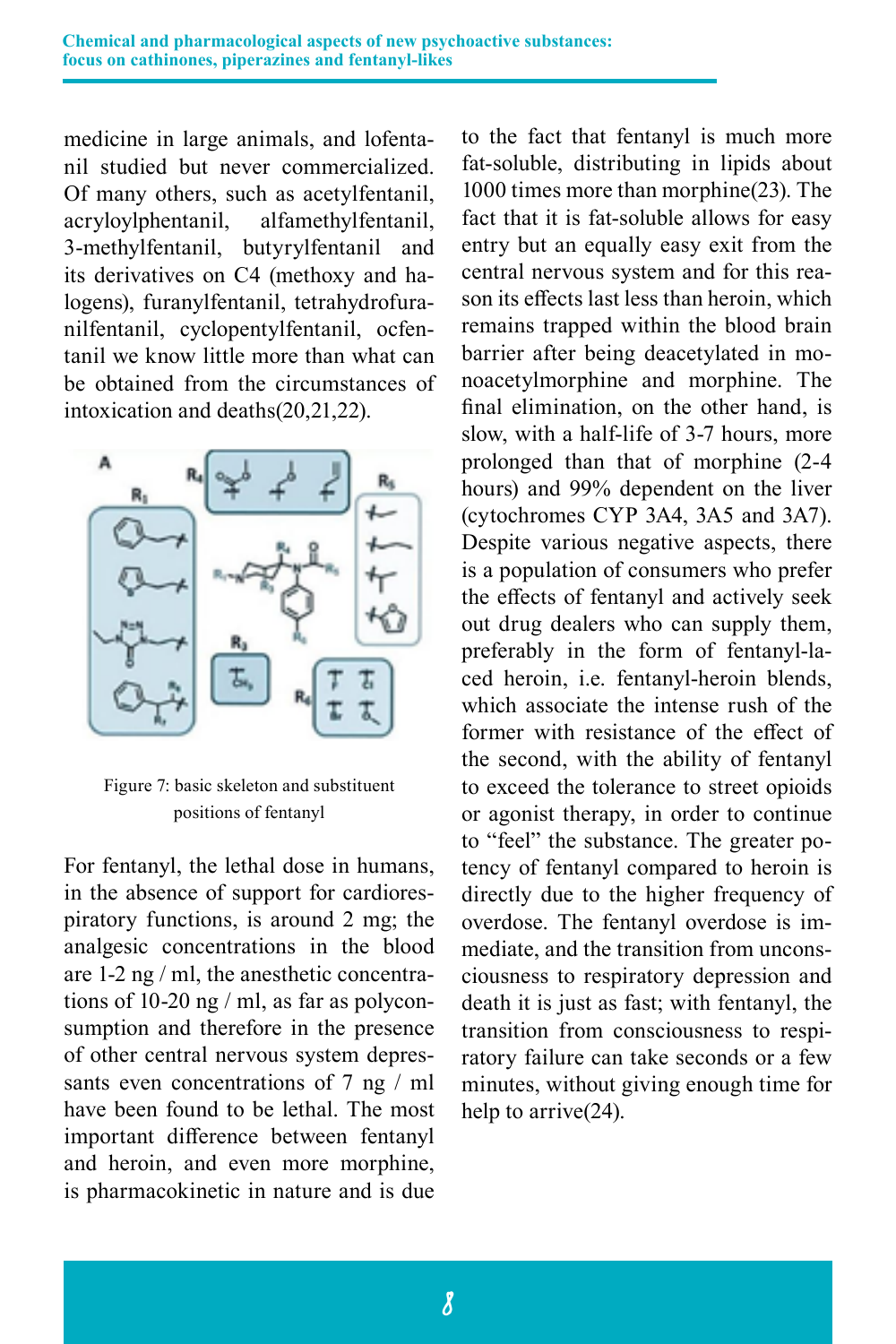### **Conclusions**

The new psychoactive substances are constantly expanding and cause more and more frequent deaths from overdose and access to the emergency room and psychiatric environments due to the consequences of repeated acute poisoning. In the era of COVID there has been a marked increase in the use of these substances for two reasons: the easy availability of many substances via the internet with direct home delivery and the increase in stress, anxiety and depression pathologies that have driven many people to start using as self-treatment or to get such products high. In this article we wanted to talk about only some of the most used classes of substances, excluding cannabinoids, of which a lot has now been said, and the old classic drugs such as alcohol or stimulants. We focused on the chemical and pharmacological aspects without being excessively technical especially on the chemical part, knowing that much still needs to be done for the early identification of many of these substances for which there are only a few anecdotal cases in the literature and above all there are no antidotic therapies. or specific cessation.

Conflict of Interest Statement: the authors had no conflicts of interest to declare.

For the purposes of compliance with the provisions of art. 6-bis of Law no. 241/1990 and of the art. 7 of the Code of Conduct for public employees, issued with Presidential Decree no. 62/2013; - aware of the penal sanctions resulting from untruthful declarations and / or falsehoods in acts;

A.M., L.C. and E.M. DECLARE:

not to find themselves in situations of incompatibility or in conditions of conflict of interest also potential.

● Funding Sources: A.M., L.C. and E.M did not receive any funding for this manuscript

● Author Contributions · We worked in an integrated way on the development of the article, both contributing to the drafting of all the paragraphs and to the complete bibliography and website research. E.M. has the idea of writing the article. L.C. and A.M. initiated and contributed to implement the research of the sources and developed some chemical aspect and E.M. performed the pharmaco-toxicological part. Together L.C. and A.M. verified the methods, investigating the specific aspect and E.M. has supervised the results of this work. All the authors discussed the results and contributed to the final manuscript.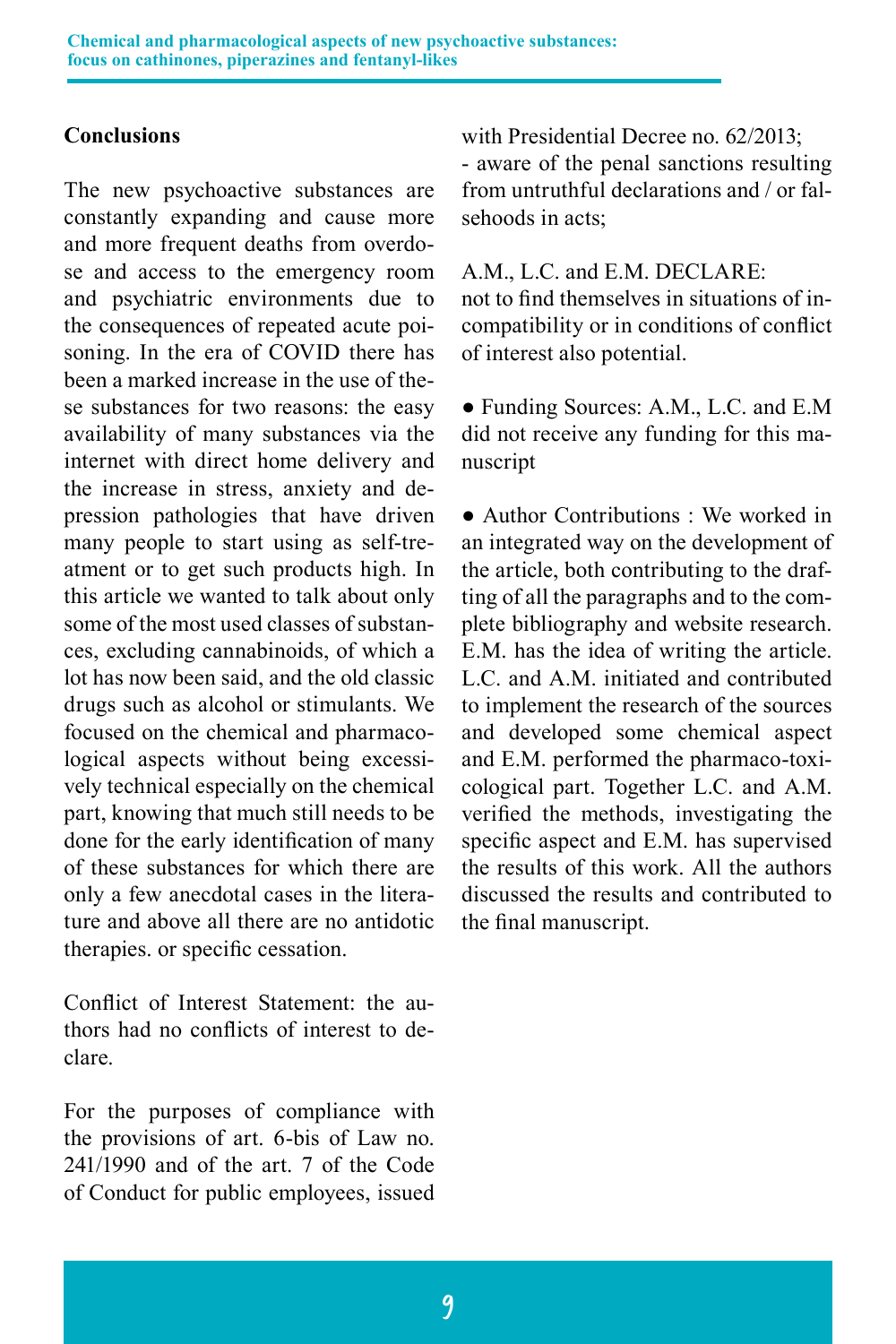### **BIBLIOGRAPHY AND SITOGRAPHY**

Ducci G. Vento A. Manuale pratico per il trattamento dei disturbi psichici da uso di sostanze. Fioriti editore, 2018.

Zamboni L. Lugoboni F. In sostanza manuale sulle dipendenze patologiche. CLAD edizioni, 2018

Orsolini L, Schifano F. et al. Le nuove sostanze psicoattive: problematiche cliniche e farmacologiche. MDD 22- 2016 Conigrave K, Latt N.et al. Medicina delle dipendenze. Springer, 2014

Dipartimento politiche antidroga, catinoni sintetici. https://www.politicheantidroga. gov.it/media/1281/32\_catinoni.pdf https://it.wikipedia.org/wiki/Catinone\_sostituito

Dybdal-Hargreaves NF, Holder ND et al. Mephedrone: Public health risk, mechanisms of action, and behavioral effects. Eur J Pharmacol., 714(1-3):32-40, 2013

Baumann, M.H.,Lehner,K.R, Partilla,J.S. Psychoactive "bath salts": not so soothing. Eur.J.Pharmacol. 698,1–5;2013

Cameron KN, Kolanos R, et al. Bath salts components mephedrone and methylenedioxypyrovalerone (MDPV) act synergistically at the human dopamine transporter. Br J Pharmacol.168(7):1750-7, 2013

Wojcieszak J, Zawilska JB. Designer cathinones-An emerging class of novel recreational drugs. Forensic Sci Int. 2013 Sep 10;231(1-3):42-53.

Coppola M, Mondola R. Synthetic cathinones: chemistry, pharmacology and toxicology of a new class of designer drugs of abuse marketed as "bath salts" or "plant food". Toxicol Lett. ;211(2):144-9, 2012

Goiny M, Ichinose F, Kehr J, Yoshitake S et al. Mephedrone, compared with MDMA (ecstasy) and amphetamine, rapidly increases both dopamine and 5-HT levels in nucleus accumbens of awake rats. Br J Pharmacol. 164(8):1949-58,2011

H. Brown W, Poon T. Introduzione alla chimica organica. Edises, 2020

Arbo MD, Bastos ML. Piperazine compounds as drugs of abuse. Drug Alcohol De-